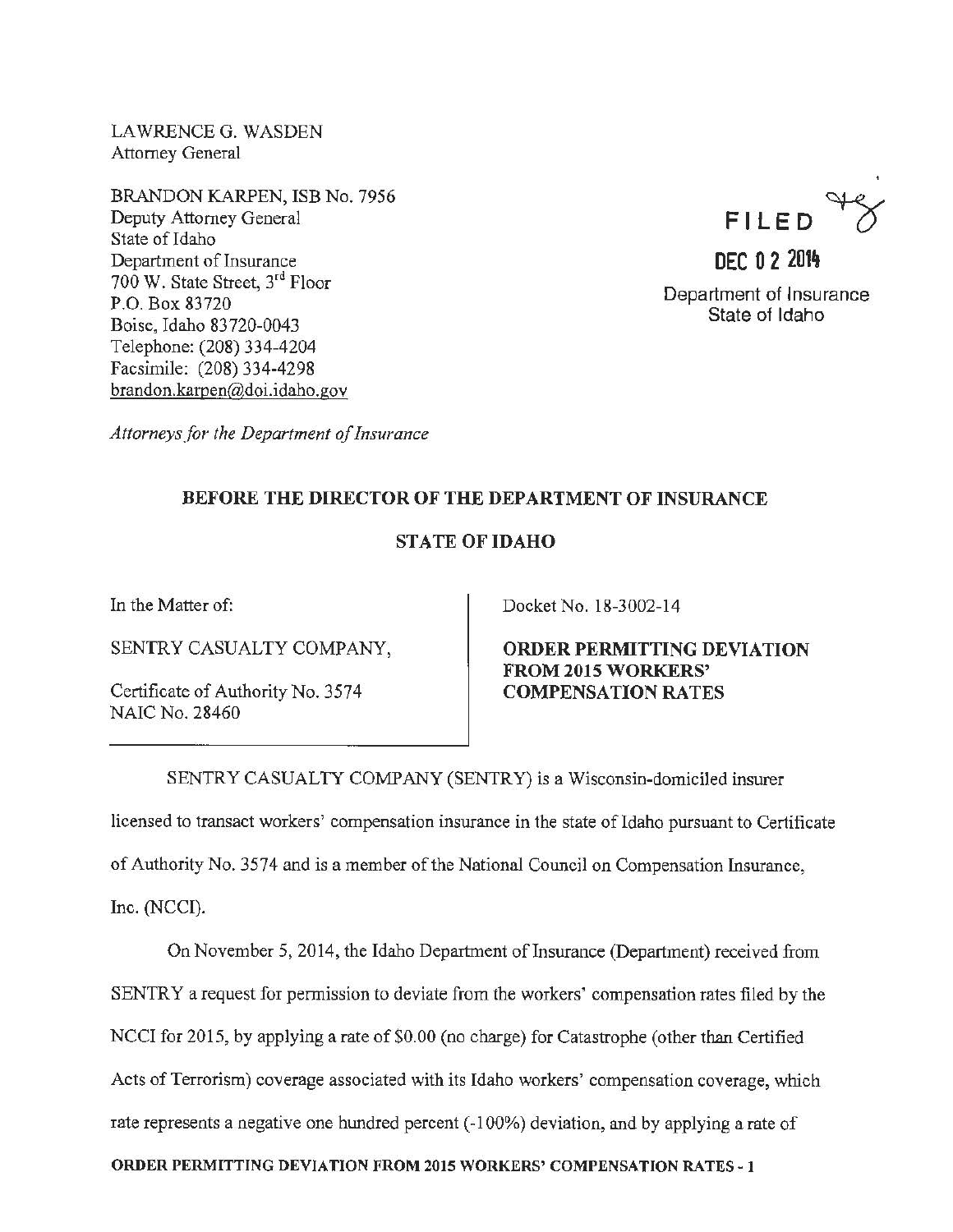\$0.01 for Terrorism coverage associated with its Idaho workers' compensation coverage, which rate represents a negative fifty percent (-50%) deviation.

SENTRY and the NCCI have each indicated in writing that they do not request a hearing on the deviation request.

The Department's Director (Director), having reviewed and being fully apprised of SENTRY's request to deviate from the Idaho workers' compensation premium rates filed by the NCCI for 2015 as set forth above, and after considering the requirements of Idaho Code  $\S$  41-1614, has determined that the requested rate deviation is justified.

NOW, THEREFORE, IT IS HEREBY ORDERED, pursuant to Idaho Code§ 41-1614, that SENTRY's request to deviate from the workers' compensation rates filed by the NCCI for 2015, by applying a rate of \$0.00 (no charge) for Catastrophe (other than Certified Acts of Terrorism) coverage associated with its Idaho workers' compensation coverage, which rate represents a negative one hundred percent (-100%) deviation, and by applying a rate of \$0.01 for Terrorism coverage associated with its Idaho workers' compensation coverage, which rate represents a negative fifty percent (-50%) deviation, is GRANTED. This deviation from the Idaho workers' compensation premium rates filed by the NCCI for 2015 shall take effect on January 1, 2015, and shall remain in effect for one year from that date unless terminated sooner with the approval of the Director.

 $7rd$ DATED this  $\leq$  day of December, 2014.

> STATE OF IDAHO DEPARTMENT OF INSURANCE

 $\sqrt{2}$   $\frac{1}{\sqrt{2}}$ 

ORDER PERMITTING DEVIATION FROM 2015 WORKERS' COMPENSATION RATES- 2